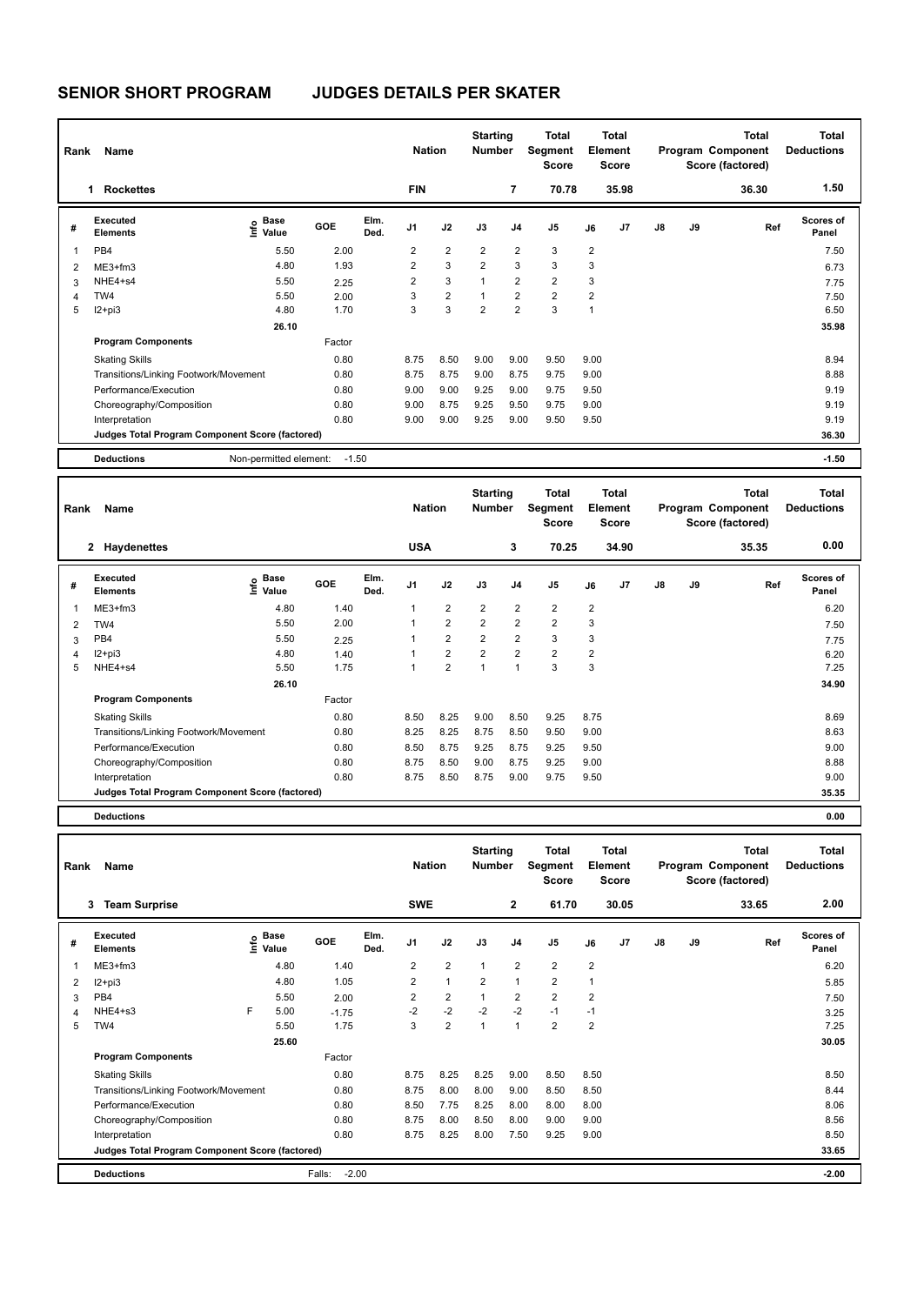## **SENIOR SHORT PROGRAM JUDGES DETAILS PER SKATER**

|   | Name<br>Rank                                    |                                  |        |              |                |                | <b>Starting</b><br><b>Nation</b><br><b>Number</b> |                | Total<br>Segment<br><b>Score</b> | Total<br>Element<br><b>Score</b> |                |               |    | Total<br>Program Component<br>Score (factored) | <b>Total</b><br><b>Deductions</b> |  |
|---|-------------------------------------------------|----------------------------------|--------|--------------|----------------|----------------|---------------------------------------------------|----------------|----------------------------------|----------------------------------|----------------|---------------|----|------------------------------------------------|-----------------------------------|--|
|   | <b>Boomerang</b><br>4                           |                                  |        |              | <b>SWE</b>     |                |                                                   | 6              | 55.84                            |                                  | 24.99          |               |    | 30.85                                          | 0.00                              |  |
| # | Executed<br><b>Elements</b>                     | <b>Base</b><br>e Base<br>⊆ Value | GOE    | Elm.<br>Ded. | J <sub>1</sub> | J2             | J3                                                | J <sub>4</sub> | J <sub>5</sub>                   | J6                               | J <sub>7</sub> | $\mathsf{J}8$ | J9 | Ref                                            | <b>Scores of</b><br>Panel         |  |
| 1 | NHE <sub>2+s3</sub>                             | 3.50                             | 0.38   |              | 0              | 1              | $\mathbf{1}$                                      | 0              | $\mathbf{1}$                     | $\mathbf{1}$                     |                |               |    |                                                | 3.88                              |  |
| 2 | TW <sub>3</sub>                                 | 4.50                             | 1.23   |              | $\overline{2}$ | $\overline{2}$ | $\mathbf{1}$                                      | $\overline{2}$ | $\overline{1}$                   | $\overline{2}$                   |                |               |    |                                                | 5.73                              |  |
| 3 | PB <sub>3</sub>                                 | 4.50                             | 0.35   |              | 0              | $\mathbf 0$    | $\mathbf{1}$                                      | 1              | 1                                | $\mathbf 0$                      |                |               |    |                                                | 4.85                              |  |
| 4 | $ME2+fm3$                                       | 4.00                             | 0.50   |              | 1              | $\mathbf{1}$   | $\Omega$                                          | 1              | $\mathbf{1}$                     |                                  |                |               |    |                                                | 4.50                              |  |
| 5 | $I2 + pi3$                                      | 4.80                             | 1.23   |              | $\overline{2}$ | 1              | $\overline{1}$                                    | $\overline{2}$ | $\overline{2}$                   | $\overline{2}$                   |                |               |    |                                                | 6.03                              |  |
|   |                                                 | 21.30                            |        |              |                |                |                                                   |                |                                  |                                  |                |               |    |                                                | 24.99                             |  |
|   | <b>Program Components</b>                       |                                  | Factor |              |                |                |                                                   |                |                                  |                                  |                |               |    |                                                |                                   |  |
|   | <b>Skating Skills</b>                           |                                  | 0.80   |              | 7.50           | 7.00           | 8.25                                              | 7.50           | 7.75                             | 7.50                             |                |               |    |                                                | 7.56                              |  |
|   | Transitions/Linking Footwork/Movement<br>0.80   |                                  |        |              | 7.50           | 7.25           | 7.75                                              | 7.50           | 8.00                             | 7.50                             |                |               |    |                                                | 7.56                              |  |
|   | Performance/Execution                           |                                  | 0.80   |              | 7.50           | 7.50           | 8.00                                              | 7.50           | 8.25                             | 8.00                             |                |               |    |                                                | 7.75                              |  |
|   | Choreography/Composition                        |                                  | 0.80   |              | 7.50           | 7.75           | 7.50                                              | 8.25           | 7.75                             | 8.00                             |                |               |    |                                                | 7.75                              |  |
|   | Interpretation                                  |                                  | 0.80   |              | 7.75           | 7.75           | 8.00                                              | 8.00           | 8.00                             | 8.25                             |                |               |    |                                                | 7.94                              |  |
|   | Judges Total Program Component Score (factored) |                                  |        |              |                |                |                                                   |                |                                  |                                  |                |               |    |                                                | 30.85                             |  |
|   | <b>Deductions</b>                               |                                  |        |              |                |                |                                                   |                |                                  |                                  |                |               |    |                                                | 0.00                              |  |

| Name<br>Rank             |                                                 |   |                                  |                   |              |                | <b>Nation</b>        |                | <b>Starting</b><br><b>Number</b> | <b>Total</b><br>Segment<br><b>Score</b> | <b>Total</b><br>Element<br><b>Score</b> |                |               |    | <b>Total</b><br>Program Component<br>Score (factored) | Total<br><b>Deductions</b> |
|--------------------------|-------------------------------------------------|---|----------------------------------|-------------------|--------------|----------------|----------------------|----------------|----------------------------------|-----------------------------------------|-----------------------------------------|----------------|---------------|----|-------------------------------------------------------|----------------------------|
|                          | <b>Revolutions</b><br>5                         |   |                                  |                   |              | <b>FIN</b>     |                      |                | 1                                | 54.88                                   |                                         | 26.53          |               |    | 29.35                                                 | 1.00                       |
| #                        | Executed<br><b>Elements</b>                     |   | <b>Base</b><br>o Base<br>⊆ Value | <b>GOE</b>        | Elm.<br>Ded. | J <sub>1</sub> | J2                   | J3             | J <sub>4</sub>                   | J <sub>5</sub>                          | J6                                      | J <sub>7</sub> | $\mathsf{J}8$ | J9 | Ref                                                   | Scores of<br>Panel         |
| $\overline{\phantom{a}}$ | $ME3+fm3$                                       |   | 4.80                             | 1.40              |              | $\overline{2}$ | $\mathbf{1}$         | $\overline{2}$ | $\overline{2}$                   | $\overline{2}$                          | $\overline{2}$                          |                |               |    |                                                       | 6.20                       |
| 2                        | PB <sub>2</sub>                                 | F | 3.00                             | $-0.50$           |              | $-1$           | $-3$                 | $-1$           | $-1$                             | $-1$                                    | $-1$                                    |                |               |    |                                                       | 2.50                       |
| 3                        | $12+pi3$                                        |   | 4.80                             | 0.53              |              | 1              | $\mathbf 0$          | $\mathbf{1}$   | 1                                | 1                                       | 0                                       |                |               |    |                                                       | 5.33                       |
| $\overline{4}$           | NHE3+s4                                         |   | 5.00                             | 0.75              |              |                | $\mathbf{1}$         | 0              | $-1$                             | 2                                       |                                         |                |               |    |                                                       | 5.75                       |
| 5                        | TW4                                             |   | 5.50                             | 1.25              |              | $\overline{ }$ | $\blacktriangleleft$ | $\overline{1}$ | $\mathbf{1}$                     | $\overline{2}$                          | $\overline{2}$                          |                |               |    |                                                       | 6.75                       |
|                          |                                                 |   | 23.10                            |                   |              |                |                      |                |                                  |                                         |                                         |                |               |    |                                                       | 26.53                      |
|                          | <b>Program Components</b>                       |   |                                  | Factor            |              |                |                      |                |                                  |                                         |                                         |                |               |    |                                                       |                            |
|                          | <b>Skating Skills</b>                           |   |                                  | 0.80              |              | 7.25           | 6.00                 | 8.75           | 7.25                             | 7.50                                    | 6.75                                    |                |               |    |                                                       | 7.19                       |
|                          | Transitions/Linking Footwork/Movement           |   |                                  | 0.80              |              | 7.00           | 5.75                 | 8.50           | 7.00                             | 7.75                                    | 6.75                                    |                |               |    |                                                       | 7.13                       |
|                          | Performance/Execution                           |   |                                  | 0.80              |              | 7.25           | 5.50                 | 7.75           | 7.50                             | 7.50                                    | 7.00                                    |                |               |    |                                                       | 7.31                       |
|                          | Choreography/Composition                        |   |                                  | 0.80              |              | 7.25           | 6.00                 | 8.50           | 8.00                             | 7.75                                    | 7.50                                    |                |               |    |                                                       | 7.63                       |
|                          | Interpretation                                  |   |                                  | 0.80              |              | 7.50           | 6.00                 | 8.75           | 7.00                             | 7.75                                    | 7.50                                    |                |               |    |                                                       | 7.44                       |
|                          | Judges Total Program Component Score (factored) |   |                                  |                   |              |                |                      |                |                                  |                                         |                                         |                |               |    |                                                       | 29.35                      |
|                          | <b>Deductions</b>                               |   |                                  | $-1.00$<br>Falls: |              |                |                      |                |                                  |                                         |                                         |                |               |    |                                                       | $-1.00$                    |

| Rank | <b>Name</b>                                     |                              | <b>Nation</b> |              |                | <b>Starting</b><br>Total<br><b>Number</b><br>Segment<br><b>Score</b> |              | <b>Total</b><br>Element<br><b>Score</b> |                | Program Component<br>Score (factored) |                | <b>Total</b>  | <b>Total</b><br><b>Deductions</b> |       |                    |
|------|-------------------------------------------------|------------------------------|---------------|--------------|----------------|----------------------------------------------------------------------|--------------|-----------------------------------------|----------------|---------------------------------------|----------------|---------------|-----------------------------------|-------|--------------------|
|      | 6<br>Jingu Ice Messengers                       |                              |               |              | <b>JPN</b>     |                                                                      |              | 4                                       | 49.48          |                                       | 22.43          |               |                                   | 28.55 | 1.50               |
| #    | Executed<br><b>Elements</b>                     | <b>Base</b><br>١mfo<br>Value | <b>GOE</b>    | Elm.<br>Ded. | J <sub>1</sub> | J2                                                                   | J3           | J <sub>4</sub>                          | J <sub>5</sub> | J6                                    | J <sub>7</sub> | $\mathsf{J}8$ | J9                                | Ref   | Scores of<br>Panel |
| 1    | I2+pi2                                          | 4.10                         | 0.38          |              | $\overline{2}$ | $\overline{1}$                                                       | $\Omega$     | 1                                       | $\mathbf{1}$   | 0                                     |                |               |                                   |       | 4.48               |
| 2    | ME3+fm3                                         | 4.80                         | 0.70          |              | 1              | $\mathbf 0$                                                          | $\mathbf{1}$ | 1                                       | 1              | $\overline{\mathbf{1}}$               |                |               |                                   |       | 5.50               |
| 3    | PB <sub>3</sub>                                 | 4.50                         | 0.70          |              |                | 0                                                                    | 1            | 1                                       | $\mathbf{1}$   |                                       |                |               |                                   |       | 5.20               |
| 4    | NHE <sub>2+s3</sub>                             | 3.50                         | 0.25          |              |                | $-1$                                                                 | 0            | $\Omega$                                | $\mathbf{1}$   |                                       |                |               |                                   |       | 3.75               |
| 5    | TW <sub>2</sub>                                 | 3.00                         | 0.50          |              | $\overline{2}$ | $\overline{1}$                                                       | 1            | 1                                       | $\overline{1}$ | 1                                     |                |               |                                   |       | 3.50               |
|      |                                                 | 19.90                        |               |              |                |                                                                      |              |                                         |                |                                       |                |               |                                   |       | 22.43              |
|      | <b>Program Components</b>                       |                              | Factor        |              |                |                                                                      |              |                                         |                |                                       |                |               |                                   |       |                    |
|      | <b>Skating Skills</b>                           |                              | 0.80          |              | 7.50           | 6.50                                                                 | 6.75         | 7.00                                    | 7.25           | 7.50                                  |                |               |                                   |       | 7.13               |
|      | Transitions/Linking Footwork/Movement           |                              | 0.80          |              | 7.25           | 6.00                                                                 | 6.75         | 6.50                                    | 7.25           | 7.00                                  |                |               |                                   |       | 6.88               |
|      | Performance/Execution                           |                              | 0.80          |              | 7.75           | 6.75                                                                 | 7.25         | 7.00                                    | 7.00           | 7.75                                  |                |               |                                   |       | 7.25               |
|      | Choreography/Composition                        |                              | 0.80          |              | 7.75           | 6.50                                                                 | 6.75         | 6.50                                    | 7.75           | 8.00                                  |                |               |                                   |       | 7.19               |
|      | Interpretation                                  |                              | 0.80          |              | 7.75           | 6.75                                                                 | 7.00         | 6.50                                    | 7.50           | 7.75                                  |                |               |                                   |       | 7.25               |
|      | Judges Total Program Component Score (factored) |                              |               |              |                |                                                                      |              |                                         |                |                                       |                |               |                                   |       | 28.55              |
|      | <b>Deductions</b>                               | Non-permitted element:       | $-1.50$       |              |                |                                                                      |              |                                         |                |                                       |                |               |                                   |       | $-1.50$            |